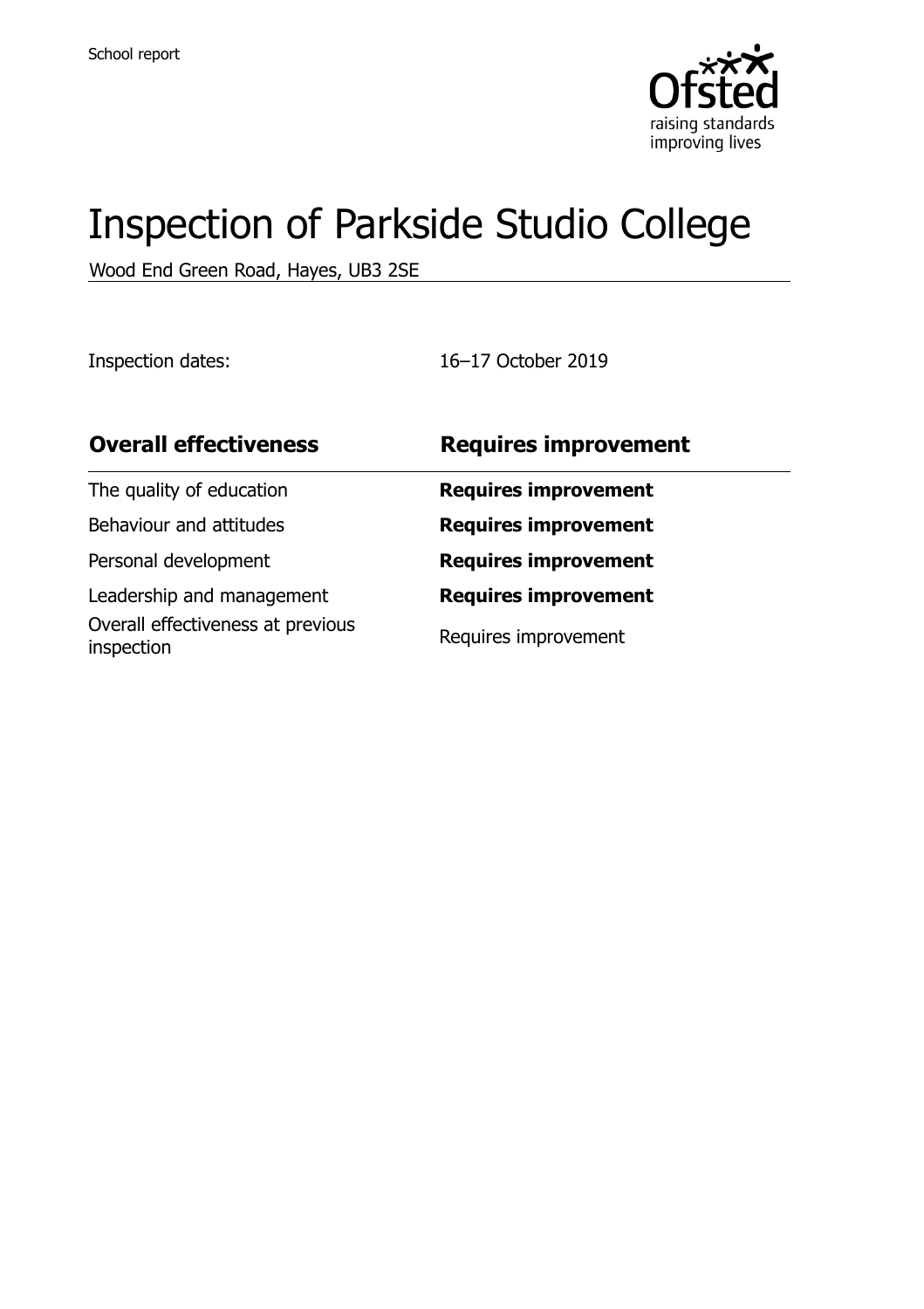

#### **What is it like to attend this school?**

Pupils' experiences at this school are mixed. Too many changes to staffing have interrupted their learning. This includes learning in mathematics and science. The new teachers in these subjects are working hard to help pupils catch up.

Pupils enjoy their work-based courses, for example in hair and beauty and in hospitality and catering. They also enjoy working regularly with employers, including during the enrichment weeks. Pupils do not enjoy the long school day or the way in which the school's terms do not match those of their siblings or friends who attend other schools. Many said this was the thing they liked least about their school.

Pupils told us they feel safe at the school. This includes the pupils with special educational needs and/or disabilities (SEND) we met. Pupils say that bullying is rare. The school's records show this too. The pupils we spoke to all identified an adult they would approach if they had any worries.

Staff have high expectations of pupils' behaviour. Pupils' conduct around the school is calm, respectful and orderly. Staff work hard to support pupils who struggle to manage their own behaviour. Some pupils do not come to school regularly enough.

#### **What does the school do well and what does it need to do better?**

Though leaders want pupils to do well, they have not made sure that pupils receive a good-quality education. The school's inability to recruit and retain staff has affected pupils' learning in some subjects, particularly geography and business studies.

Pupils do well in their work-related learning courses. Many gain valuable qualifications in these subjects. All pupils who leave the school at the usual time progress to further education or training. Pupils develop strong practical skills in hair and beauty, hospitality and catering, and creative digital media production. They are expertly taught by specialist staff. Pupils improve their skills by learning in workshops which closely mirror the world of work. Teachers plan work which builds and deepens pupils' understanding. Aspects of the curriculum in work-related subjects and performing arts are not as well organised as they should be. For some lessons, pupils complete the work set by their teachers under the supervision of other staff. This is because the specialist teachers are not available for every lesson. This means that pupils do not get the specialist help they need quickly.

Leaders have made improvements to the curriculums in English, mathematics and science. Leaders know that many pupils join the school having fallen well behind in these subjects. They make sure that pupils are taught the key knowledge they need in these subjects before they start their GCSE courses. This approach works well for the pupils who are furthest behind. Teachers do not always adapt the curriculum well enough for pupils who are ready for more challenging work, for example in mathematics.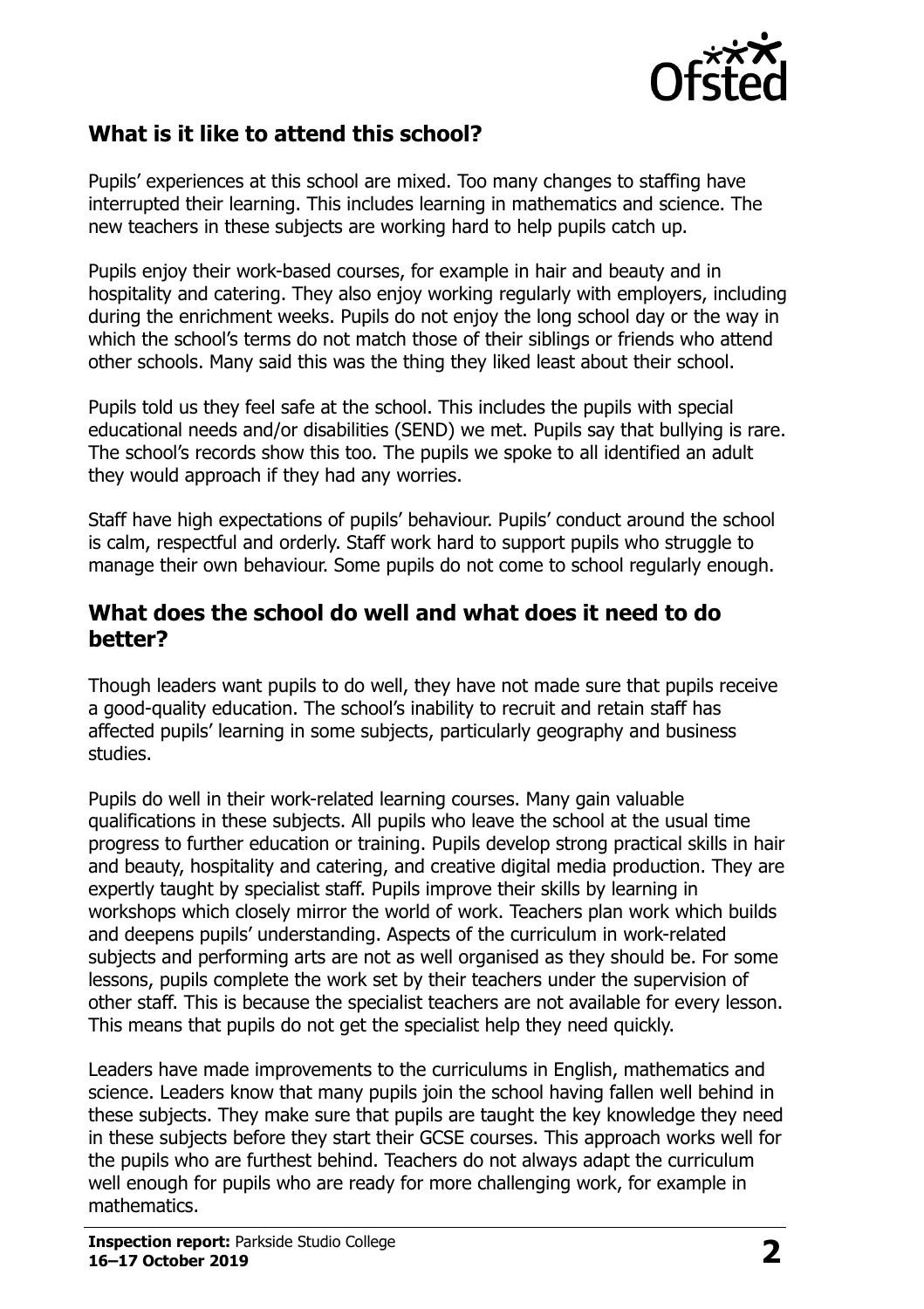

This year, leaders have tried to get pupils to read more. They know that many pupils do not read regularly and some lack confidence in reading. Leaders make sure that all pupils spend time reading each week in the library. Leaders do not know what difference this is making.

Pupils with SEND are well supported by the teaching and learning assistants. Like other pupils in the school, though, their experiences are hampered by changes to staffing.

The school promotes aspects of pupils' personal development very well. For example, pupils have regular opportunities to work with employers. These improve their understanding of future career opportunities. Pupils studying health and social care have first-rate work placements. Some go on to secure further training and employment as a direct result of these placements. The curriculum is carefully planned to help pupils understand modern British values. Pupils are well informed about how to stay safe and healthy. They also value the weekly personal mentoring sessions the school provides. Some pupils do not have opportunities to take part regularly in physical exercise.

Leaders work hard to support pupils who join the school part-way through the year. Some of these pupils have complex needs. For example, some have struggled to manage their behaviour in other schools, others have a history of poor attendance and some have recently arrived in the United Kingdom. Leaders have made a big difference to improving the life chances of some pupils who have struggled at other schools. This includes helping pupils to improve their attendance and behaviour. Nevertheless, too many pupils do not come to school regularly enough. The proportion of pupils who are temporarily excluded is reducing. Previously, it was too high.

Trustees know that the school faces considerable challenges. The school is undersubscribed. Trustees also know that they have not supported school leaders well enough until recently. Improved governance arrangements, in place since July 2019, are helping to improve the quality of education that pupils receive.

# **Safeguarding**

The arrangements for safeguarding are effective.

Leaders from the trust ensure that all the necessary checks on staff are carried out before they begin working at the school. The records of these checks are carefully maintained. Leaders also work closely with the local authority to ensure that the whereabouts of pupils who leave the school mid-year are known. Staff receive regular safeguarding updates. These keep them up to speed with changes to their legal duties. Simple and effective systems help staff report any concerns about a pupil quickly. Leaders hold teachers to account for carrying out their safeguarding duties responsibly. The school's curriculum makes sure that pupils are very well informed about how to stay safe.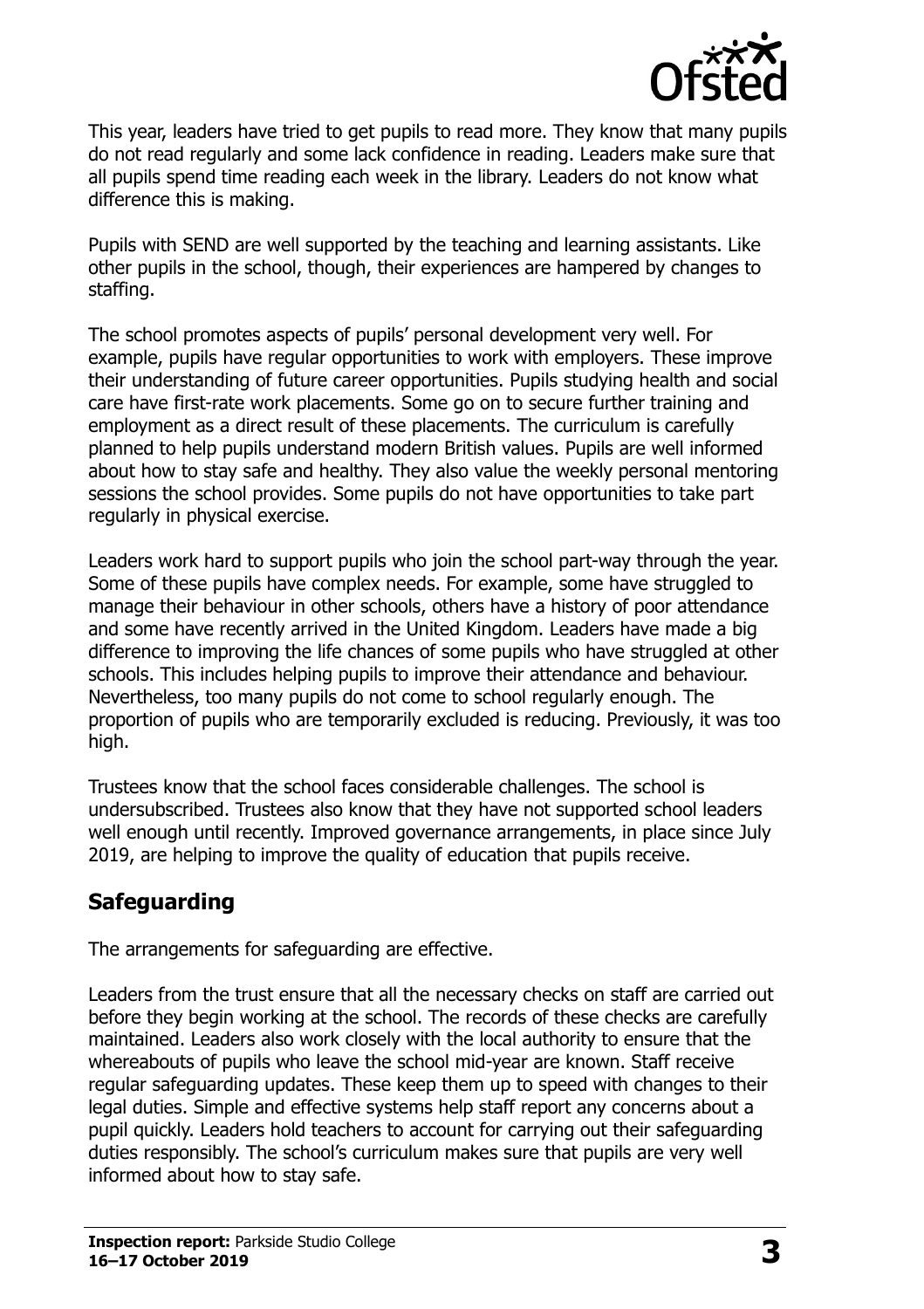

## **What does the school need to do to improve?**

#### **(Information for the school and appropriate authority)**

- **Problems recruiting and retaining staff have a negative impact on pupils'** learning. This is a particular issue in this small school with very small subject departments. Trustees should draw on expertise from across the trust so that that pupils' education in subjects such as geography and business studies is not impeded by individual members of staff leaving the school.
- Strong aspects of provision for work-related learning are undermined in some subjects because of poor curriculum organisation. Leaders should reorganise the curriculum to ensure that pupils consistently receive teaching in their workrelated courses from staff with the necessary expertise. Similar arrangements should be implemented in performing arts.
- The changes made to the English, mathematics and science curriculum to support pupils with low prior attainment do not benefit all pupils. Leaders should adapt the curriculum by planning more frequent opportunities for pupils to progress to more demanding work when they are ready. This includes by sequencing the mathematics curriculum more carefully so that pupils learn to apply their knowledge to increasingly complex problems.
- Leaders have introduced a new approach to improve pupils' reading. This includes weekly library lessons for all pupils. Leaders do not monitor closely enough whether this strategy is working. Leaders need to plan more carefully how they intend these sessions to be used and how they will check whether they are making enough difference to pupils' enjoyment of and attainment in reading.
- Some pupils' personal development is impeded by the absence of physical education (PE) in the curriculum. Pupils told us they would like to do PE to help improve their physical fitness. Leaders should provide more regular opportunities for pupils to experience the benefits of an active lifestyle.
- Trustees know they have not supported the school or its pupils well enough until this year. They are now playing a more active role in providing the support and challenge the headteacher needs. This term they have provided additional leadership capacity by employing a school improvement adviser. This support should be maintained until the school can be certain that pupils receive a consistently good quality of education. Trustees should maintain the deep and regular oversight of the school they have put in place since the summer term.

## **How can I feed back my views?**

You can use [Ofsted Parent View](http://parentview.ofsted.gov.uk/) to give Ofsted your opinion on your child's school, or to find out what other parents and carers think. We use Ofsted Parent View information when deciding which schools to inspect, when to inspect them and as part of their inspection.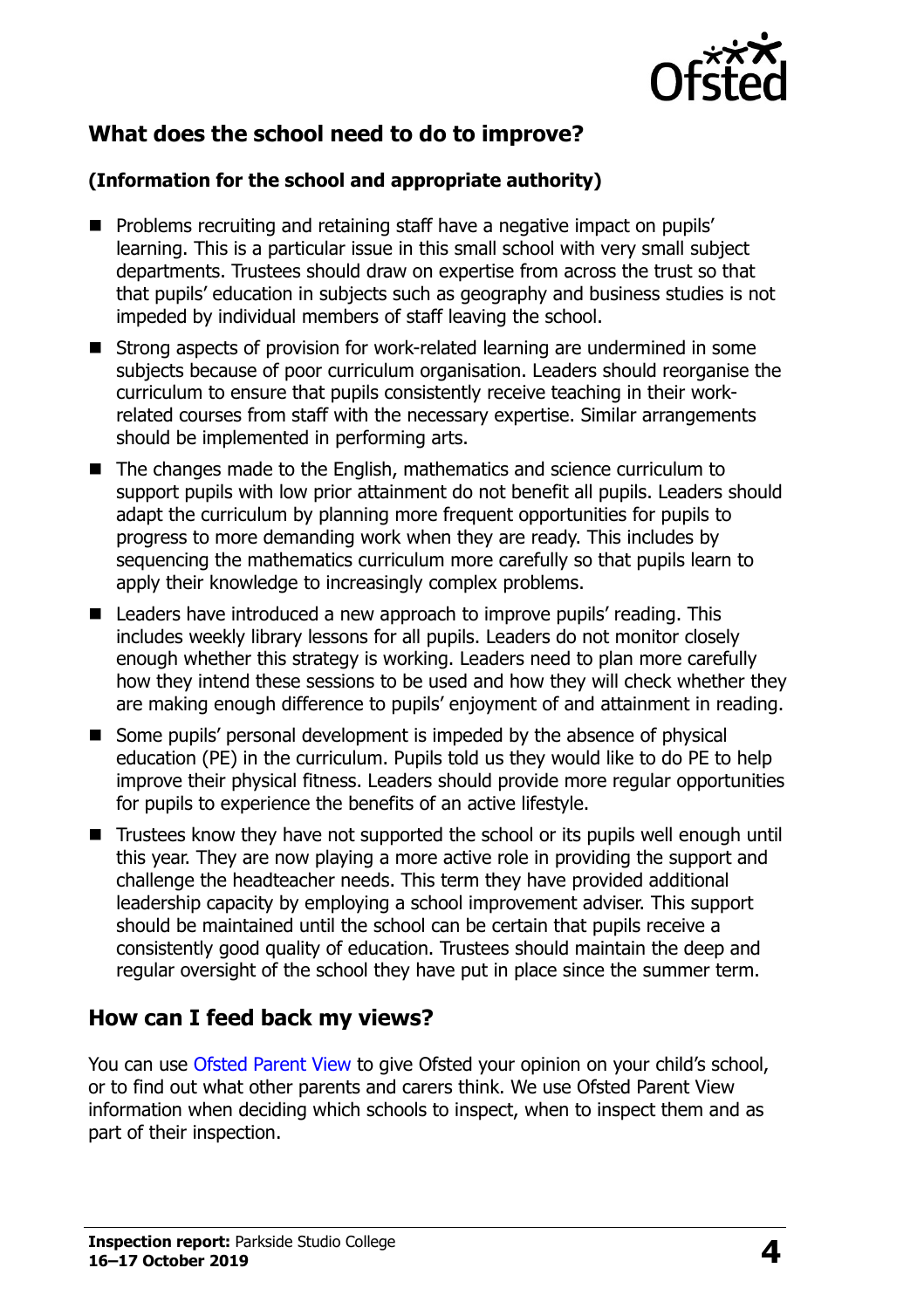

The Department for Education has further quidance on how to complain about a school.

If you're not happy with the inspection or the report, you can [complain to Ofsted.](http://www.gov.uk/complain-ofsted-report)

# **Further information**

You can search for [published performance information](http://www.compare-school-performance.service.gov.uk/) about the school.

In the report, '[disadvantaged pupils](http://www.gov.uk/guidance/pupil-premium-information-for-schools-and-alternative-provision-settings)' refers to those pupils who attract government pupil premium funding: pupils claiming free school meals at any point in the last six years and pupils in care or who left care through adoption or another formal route.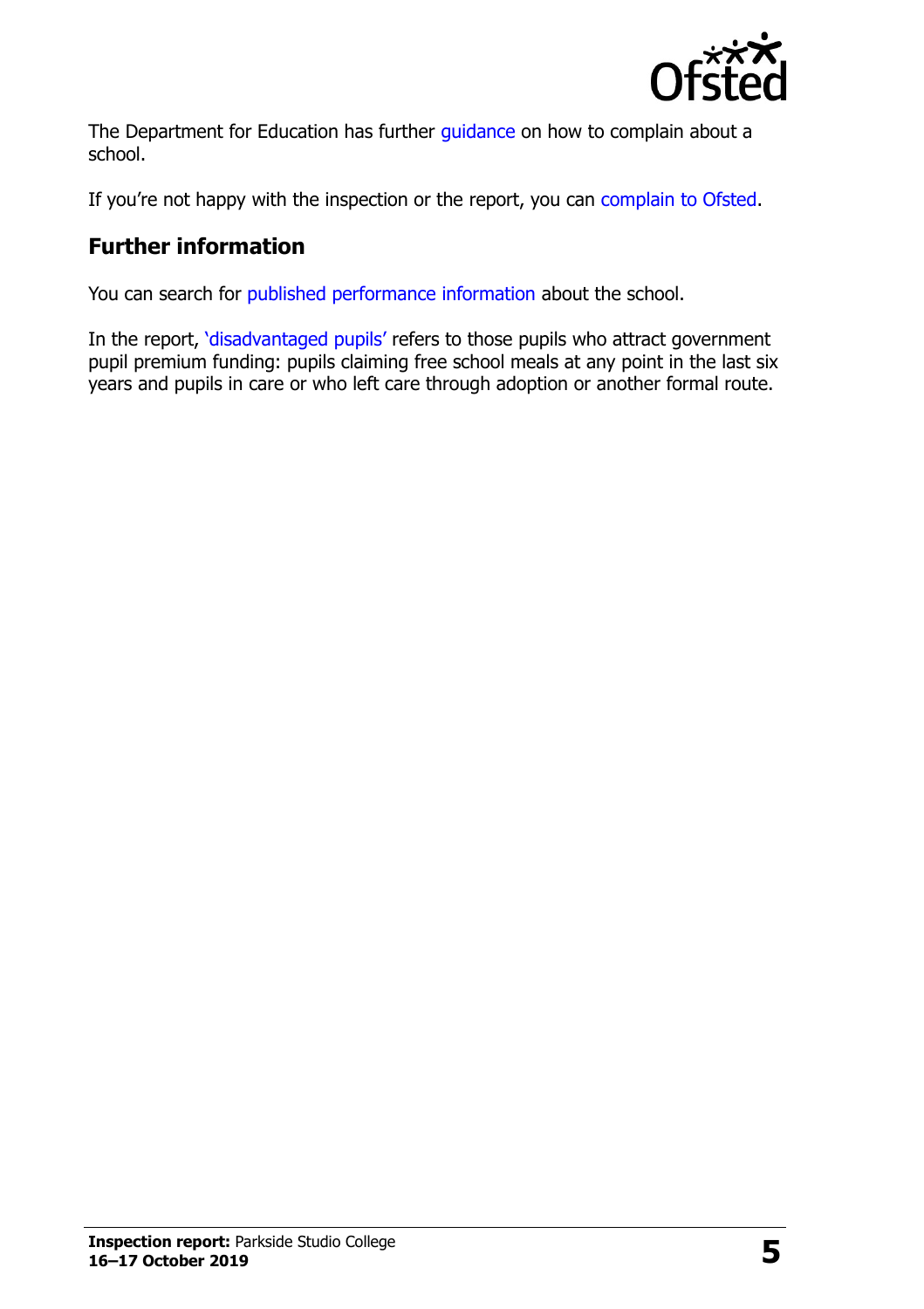

#### **School details**

| Unique reference number             | 138368                          |
|-------------------------------------|---------------------------------|
| <b>Local authority</b>              | Hillingdon                      |
| <b>Inspection number</b>            | 10110358                        |
| <b>Type of school</b>               | Secondary comprehensive         |
| <b>School category</b>              | Academy studio school           |
| Age range of pupils                 | 13 to 19                        |
| <b>Gender of pupils</b>             | Mixed                           |
| Number of pupils on the school roll | 84                              |
| <b>Appropriate authority</b>        | Board of trustees               |
| <b>Chair of trust</b>               | Marie Ashley                    |
| <b>Principal</b>                    | Karina Porter                   |
| Website                             | www.parksidestudiocollege.co.uk |
| Date of previous inspection         | 4-5 July 2017                   |

## **Information about this school**

- The school is part of the Rosedale Hewens Academy Trust.
- The school is undersubscribed. It has spaces for 300 pupils. Far more pupils arrive and leave during the school year than is usually seen.
- Sixth-form provision is provided across the trust. There are too few students registered in the sixth form at Parkside to report on the sixth form without identifying individual students.

#### **Information about this inspection**

We carried out this inspection under section 5 of the Education Act 2005.

- We held discussions with the principal, other staff and senior staff from the multiacademy trust. We also met with trustees.
- We looked at a range of documentation, including the school's safeguarding policy, self-evaluation and curriculum plans.
- We looked closely at English, mathematics, science and performing arts. Other subjects, including work-related learning, were also considered as part of the inspection. We discussed these subjects with leaders, pupils and teaching staff.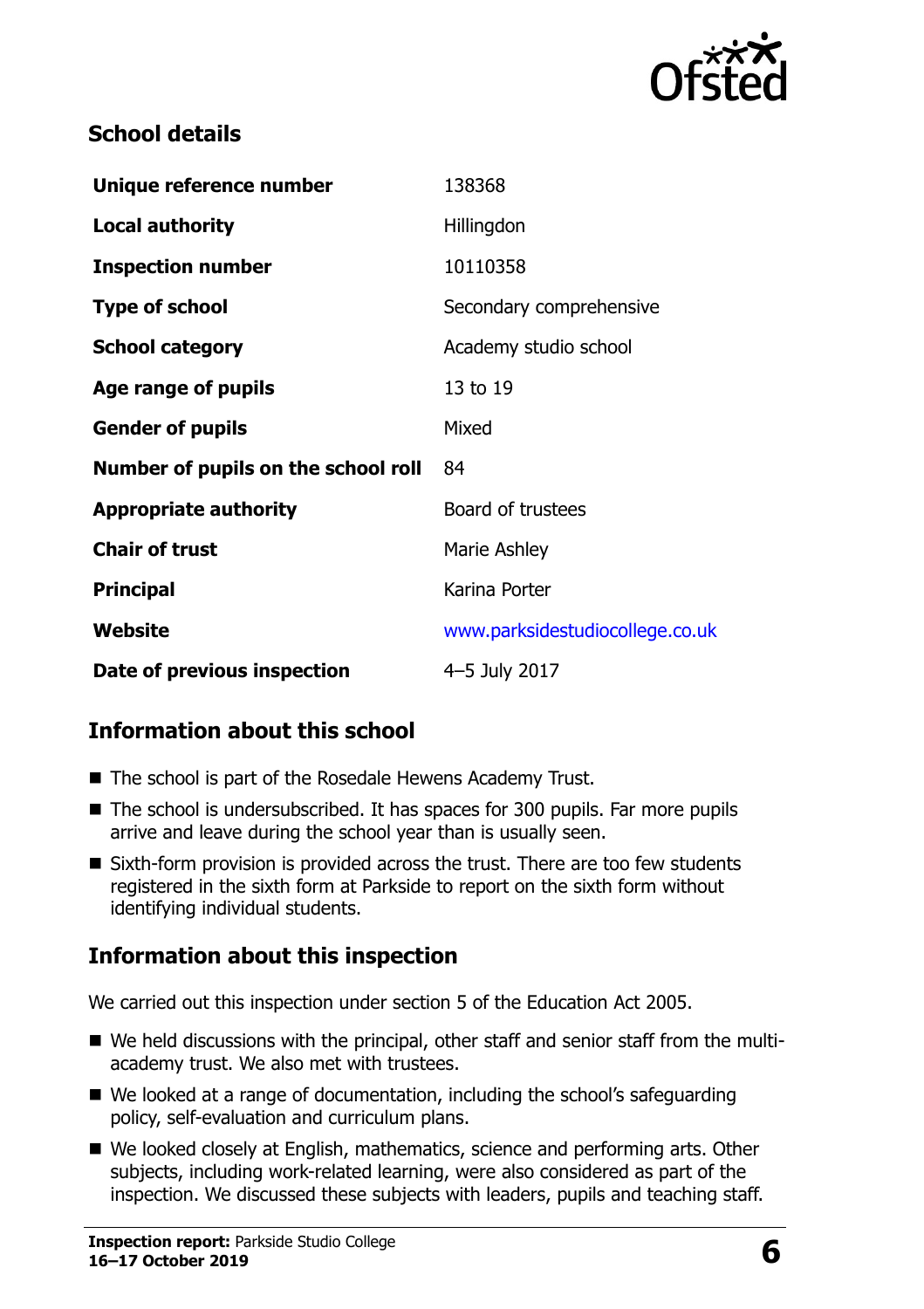

We visited lessons and looked at pupils' work.

■ One parent made comments using the Ofsted free-text service. No questionnaires from staff or pupils were received.

#### **Inspection team**

Daniel Burton, lead inspector Her Majesty's Inspector

Vikram Gukhool **Ofsted Inspector**